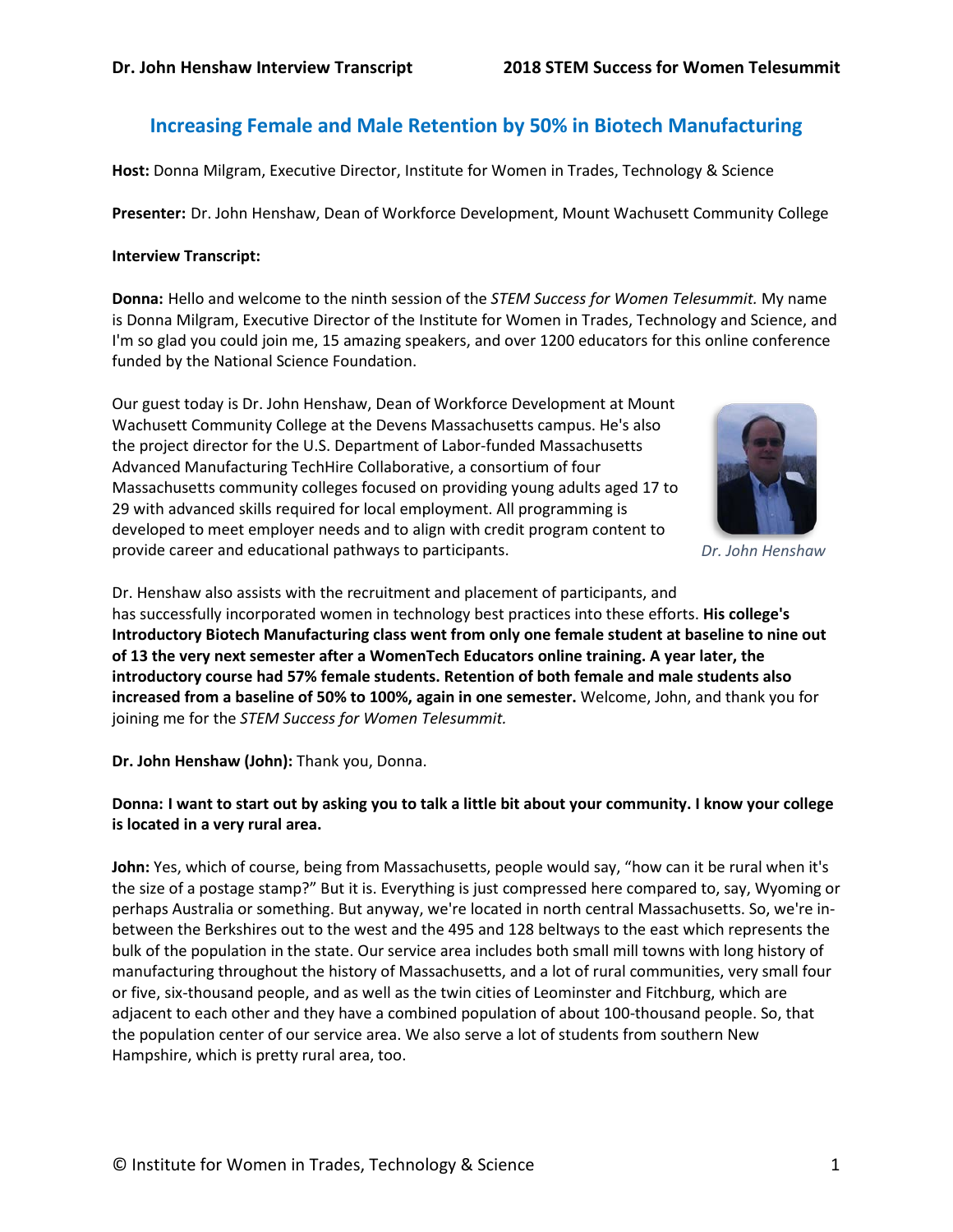Manufacturing has been a big part of the economy always. It has reduced over the years as some jobs have lost their way to other parts of the world, but processes have needed to become more efficient to be competitive. You've got to automate and do things like that. So, manufacturing is still a big part of the economy in terms of the revenue. The workforce is still strong but it's a changing skill set. This area is much less affluent than communities towards Boston, which is east of us, or Worcester area to the south. We do have diverse population that we're serving, and a lot of first-generation college in that demographic.

**Donna:** Is it very different for them to get a job in your community? Do they have to travel out?

John: I've found talking to colleagues across the country, community college students oftentimes like to stay close to home as a generalization. Many of them, of course, are happy to move onward and outward. Because we are in a compressed area, they may need to commute to get to higher paying jobs, but they can still generally not move. As we've seen the economy strengthen, wages have increased locally and there has been strong employment. Of course, the other issue related to having to travel or move for work is their connection to the community and the family. We have seen many of students be able to gain employment in their local area. Some of them, of course, have to commute a little bit but not necessarily move out of town.

**Donna:** I've found that's really important especially to female students. In our CalWomenTech Project, 50% of the female students that were surveyed across 10 colleges had children, and about half of them were single parents and so they don't want to leave their support network. So, being able to get a job in their rural community where they don't have to move is really important to them.

I know manufacturing is still a very male-dominated area, even Biotech Manufacturing, and I'm sure that everyone listening wants to learn how your college increased female enrollment. **Can you tell us what the biggest change was to the way that you did recruitment?**

**John:** Certainly, the Women in Technology online program that you delivered got us thinking because I came to education from a career where I was involved more with industry many years ago. And then when you get into the educational field, you realize, especially at a smaller institution community college, that you have to wear a lot of hats. You really need to strategize on how you're going to be successful taking all these different aspects that a college will have as you find students, as you educate them, and as you retain them and then see their successful leaving of the nest, if you will, on to jobs and further education.

I think probably the strongest component for us has been engaging with potential students, whether they're coming from a high school or maybe from the career center as a dislocated worker or somebody seeking employment, and even incumbent workers looking to improve their skills to improve their position, is the importance of seeing someone like themselves in the position.

We were very fortunate. We were able to hire somebody, Gretchen Ingvasen, a woman who has a strong background in manufacturing. Her career started in the lab as a chemist and she was working for different food companies, and then she was working in the automotive industry. And then she migrated into quality. She advanced her degree to a quality concentration in an industrial technology Master's program, and then she got all the certifications that are associated with working in quality, the black belts and American Society for Quality credentialing.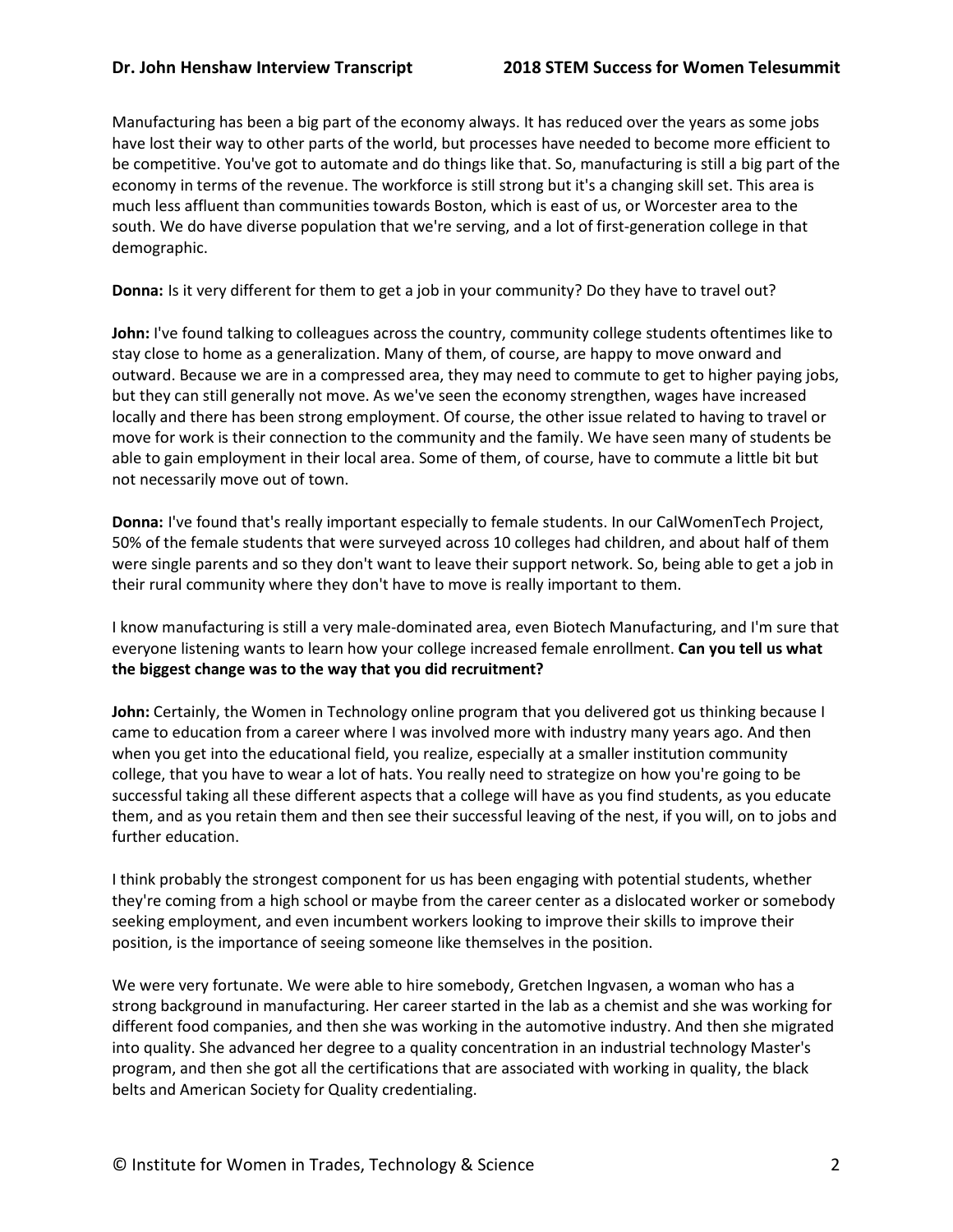She decided that she was looking to give back. So when we had an opening available to bring her on board as a senior learning specialist, she embraced the idea. We were fortunate enough to get her to join us in academics and she's been a great role model to all of those that have come through. She can talk the talk about having gone through working in manufacturing, in support of manufacturing, and that whole focus of having a female role model has been the strongest thing, I would say. Of course, there've been others.

#### **Donna:** Sure. And so, let me just check. **Was the time that you had only one female student, was she on board at that point?**

**John:** She was new. We were really at the beginning stages of developing the program when she came on board. She was getting her feet under her and helping us develop the curriculum, and helping us do the outreach at that time.

**Donna:** And it was, I think, at that time that your team joined the training, so maybe you can talk about the multiple strategies that you implemented as a result of developing the recruitment plan. And of course, Gretchen was a part of the team along with others in the college.

I just want to mention to our listeners that the research shows that multiple touches are most effective from a marketing and outreach perspective. **I know that many of your strategies capitalized on the fact that you had a female role model such as Gretchen, who herself had that experience. Could you describe those for our listeners?**

**John:** Sure. Certainly prioritizing where we're seeking our students was important. We have lots of institutional data about our current students, and we have good relationships with our K-12 partners, and the Career Center, et cetera. It was evident that a good source of untapped student potential was in those students who had yet to declare a major. We have always struggled with trying to minimize the amount of changing students do in their programs because we want to optimize their time at the college and their credits, but we do have students who are not certain of their careers.

So we would get from the college the unenrolled, no program students and then we would reach out to them. We held some events. We also targeted some of the core STEM classes that are common to many different STEM degrees and focused on visiting those classes. So, Gretchen would go and speak to the students so they could kind of hear what it means to be involved. And the focus was primarily, at the outset, in support of our Biotechnology/Biomanufacturing degree program where we were creating a one-year certificate that would stack into that degree program that really focused on the quality systems. Quality being the process by which you do what you say and say what you do, and document everything, and the compliance with federal regulations as well as international and ISO certifications, and all the different areas that I'm sure your audience some are familiar with, and others less so, but it's so important to industries across all disciplines.

We just happened to have a degree in biotechnology and so we were looking to add to it this additional technical content. So Gretchen helped us create the Introduction to Quality and Metrology course, and that became a target for us to also recruit women into. We also looked to have it demonstrate how it is of value to students as a science elective in other pursuits because the measurement of things is something that happens everywhere. The use of measurement tools and the contextualized use of math, if you will, by having students take measurements, calculate and see that there are deviations and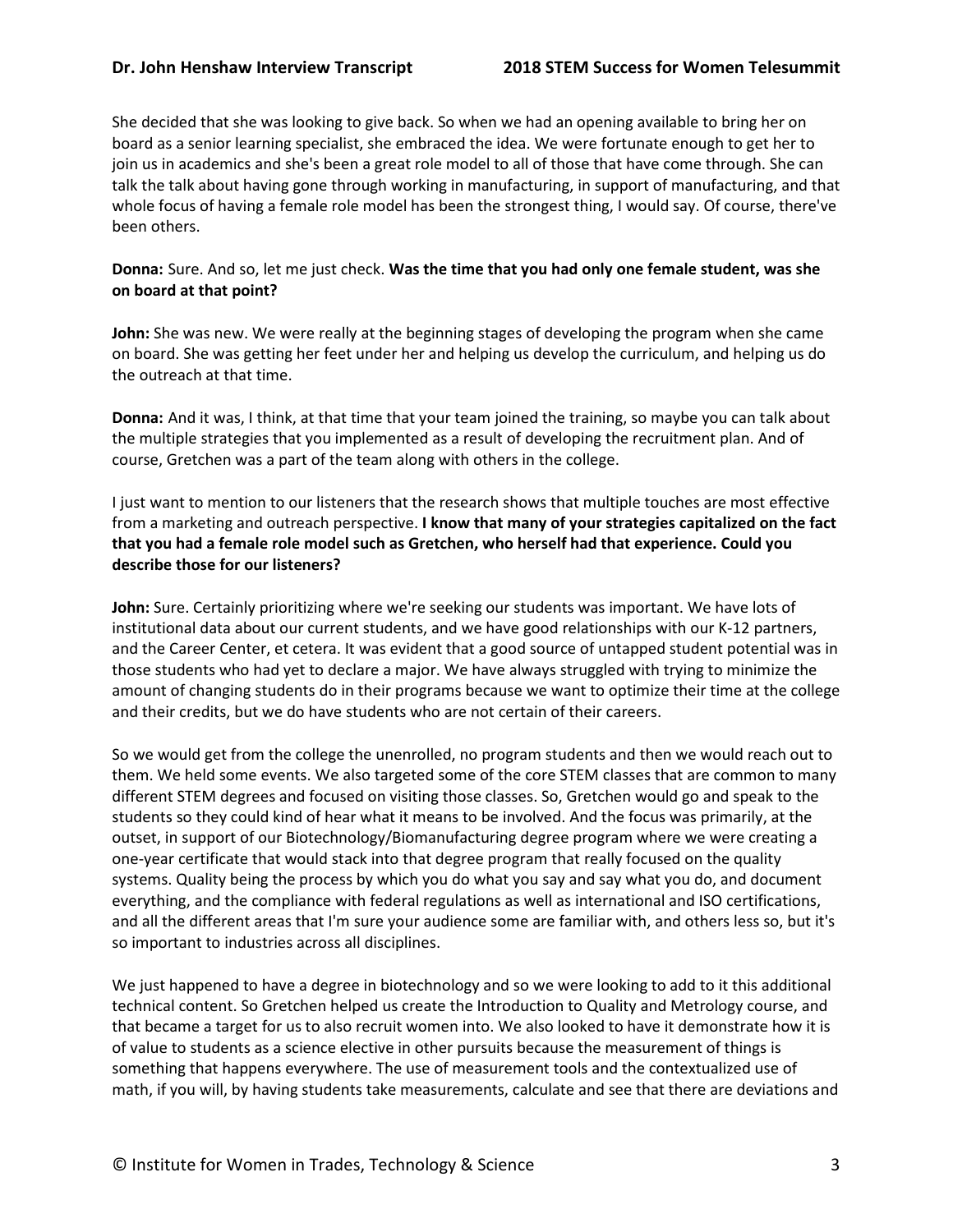that differences exist and kind of get comfortable with numbers. So that's probably off on a tangent there, you know, to get people engaged in the whole process of why you're doing something and where it is going to take you.

**Donna:** You were talking a bit about also how to make sure to retain them, but what you're describing is that Gretchen did a presentation to potential students who could enroll that were coming from core STEM classes of feeder classes.

**Now, my recollection is that a really rich source that 10 out of the 14 female students came from, was a non-credit bridge program, Introductory Biotech Manufacturing. That's where you got 10 out of the 14 female students in this non-credit course. Do I remember that correctly from our presentation together at ATE, Advanced Technology Education Conference for the National Science Foundation? Talk a little bit about that.** 

**John:** Yeah. I always need to be brought back to focus. So thank you for that. I'm the Dean of Workforce Development. What we do here is we have programming that is meant for students coming from a variety of different backgrounds. Oftentimes, we'll deliver short-term trainings that will either upskill somebody for a job so that they can then get the job and then come back for more training and education going forward. Many of our students have the economic pressures of needing to get a paycheck or a better paycheck. A lot of our students are already working. Many of them have families similar to what you indicated.

So we deliver a variety of different training programs to try to engage students and to get their interests. We have a lot of students that may be in a poor paying job, for example, and they're like, "College is not for me", so the bridge program was enabled through a different federal grant, through the tax grants that I'm sure many of your community college participants utilized over the years, to develop a bridge to get them introduced to the content that they would find of value in employment but also to pique their interest into pursuing a credit program.

Specifically, we had a Quality Systems Training and we would deliver that in a two-week, 40-hour content, so pretty intense, and that would provide an overview and get them really engaged in the role that quality plays in manufacturing. But part of the program also was to engage them into workplace success skills. Everybody talked about soft skills or whatever, you know, the things that you need to be successful in life, in work, in college as well.

One other area of that we delivered on campus and we also brought it to employees at local companies, employees who had gotten jobs and were good performers for the company but didn't have formal training in that. So that was another way we would deliver that. So we would deliver the non-credit training both on campus and then remotely.

Of course, we had to change the scheduling to work with work schedules as well, but both of those different venues brought us students into our credit programs, so it kind of bridged them into that credit course and then continued on in their pursuits of associate degree or a one-year certificate. Sometimes people would take the class and that would be it and they would go off to work. We run the gamut of outcomes but a good way to engage was to provide a college bridge, get people kind of focused on these fundamentals that they could use in the job, if they had one, or in the job that they were going to get, and then kind of pique their interest to do more and to get engaged and to be comfortable, to build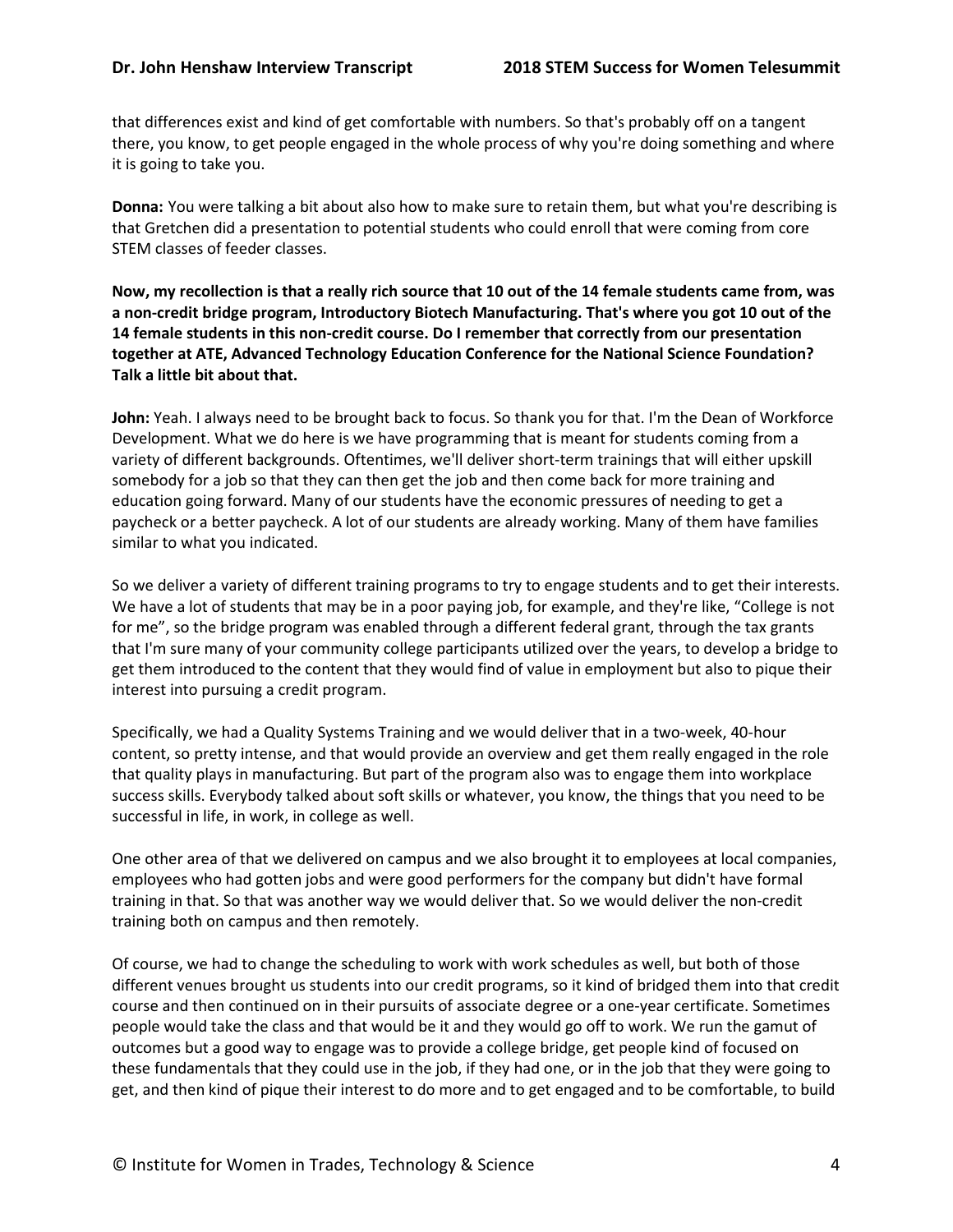confidence. A big key about everything we do is that when you demonstrate something that people can relate to and they can show or understand that they've gained skills, that helps with the confidencebuilding. That's something else that we've found helps bridge them into college. So that was a big part, that whole pre-college bridge.

Other things that were successful were the constant going out and meeting people where they were, you know, a community-organization or through career fair/job fairs. We would host a career expo event and we'd try to bring employers in. That was another strategy. There's a lot out there.

One thing that I really need to stress, and everybody's probably aware of this already, it took me a while to figure it out, but when you come into a college situation and if you're grant-funded and you have a grant that's supposed to do all of these different things, you really need to have buy-in from your colleagues within the college who do those similar functions for the college overall. Like for admissions, we have a great admissions team and they're out there doing recruiting for the college credit programs. When we have a grant to try to bring students into our pre-college bridge, we can co-opt them, because people that are in education are there for a reason. They want to see people succeed. They want to be able to support them. So if we can work with them, we can leverage their efforts to help us with our recruitment. That's something that has taken some time but we've been successful more and more as we get the buy-in. That's for admissions. That's for advising. And that's for career development/career counseling as well. When we first started talking several years ago, we were focused on the biotechnology program, but we built that up and did get quite a bit of increased enrollment. We've translated that over to our manufacturing with a similar approach.

**Donna:** I think those are good points. I'm really glad that you raised it. And so, just for our listeners, when you participate in a WomenTech Educators Training, you participate as a school team with key stakeholders such as the Dean, which John is, as well as actual instructors in the course, and advisors, outreach. It depends upon your particular school. And you focus on just one career pathway because if you focus on six or seven, the strategies are going to be different for a group. You need different role models. The building block skills you might need for attention are going to be different from one career pathway to another.

Once you have success in one career pathway, then you can roll it out to other career pathways in STEM. That's really important. But there's something that you mentioned that I'd like to ask you to speak a little bit more about because I know other colleges, this is the hardest part for them, which is getting buy-in. **Could you share with our listeners maybe three things that you did that you think that have helped with getting buy-in from other key stakeholders?**

**John:** Sure. Obviously, it can come from two levels. Top down and bottom up. Bottom up being everybody but the top, essentially, the bottom, the middle, the upper tiers. When you understand what the Director of Admissions needs to do, how they are measured in their performance, or the Vice President of Admissions and Advising, regardless of the structure of the organization, and then you see the staff that works to fulfill that mission, you can kind of identify who it is that has a mission that fits what you're trying to do as well. That took me some time when I first came from the outside world into academics even though I spent plenty of time at college, but I hadn't been working for one. Then you kind of see, "Okay, we have similar goals and objectives. What is it going to take to show pathways to mutual success?" Ultimately that is getting students into programs so that they can succeed and move on.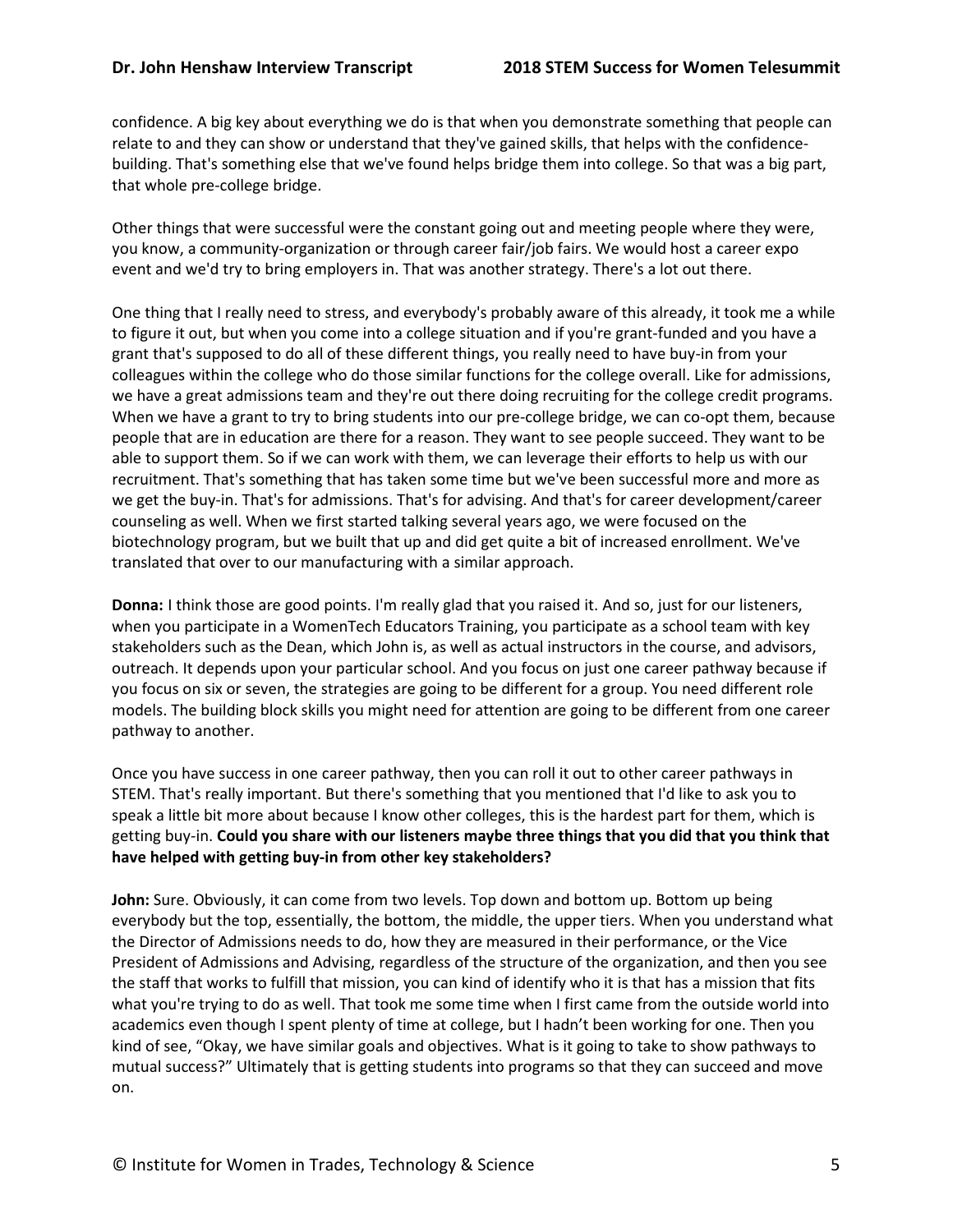So when we did join your programs, we reached out to advising, admissions. Of course, there is turnover in positions over time, but you get that first core group involved and you kind of learn how they operate on a regular basis. What are their challenges? What are the things that they keep coming up against when they try to do their outreach? What are the important groups that we have as an access and transition team that gets all the gear up and the different federal programs to support college ventures for underrepresented populations or whatever the demographic might be? They're trying to find pathways for the people they're working with, and if they don't understand what you're doing, they have a hard time convincing somebody else to join them.

So, you need to be clear and open, transparent with your colleagues to let them know, "This is what we're trying to do. These are the jobs. These are the outcomes. These are the advanced educational pathways that we are going to be sponsoring or working towards in our program." And then you won't be surprised to learn you'll get great buy-in. Now all of the sudden, you're in their Rolodex, if you will. Like, "Okay, we've gone to this program. I have this student that prefers to work with her hands", for example. "Okay, well this is the program for you." Or, she went into healthcare and found out that she didn't like blood. That happens, too. It's oftentimes just as important to find out what you don't want to do. But then how quickly can you find something you do? So, developing the relationships with the people that actually do the work is very important, recognizing that they have to answer to a hierarchy that has their mission in what they do-

**Donna:** And it sounds like you put them into a problem-solving position, and I think some of them were actually part of the team making the plan.

**John:** Yes. One of the other issues that we have is that we are a satellite campus out at Devens. Our main campus is about 20 miles away. So we were very fortunate to have an advisor who served this area keeping us on their radar. She was comfortable working with us, had some familiarity with us. So she was a very valuable member of the team, but we were also able to get some people to say, "Hey, this is how we can make our satellite campuses successful because they have a program that serves the industry locally, and there's nothing better than getting people to pathways to employment and prosperity." That was key. Having a multidimensional team. And then if you have somebody if questions come up, even if it's somebody on your team doesn't know, somebody on your team likely knows where to find that answer. Doing the collaborative thing, and it doesn't have to be meeting every week, but to keep touching base, and what's new, what's changed, what's your challenges, that dialogue is very helpful. So finding the right pathway or the wrong pathway for individuals so that they can get what they need or are best suited for.

**Donna:** So going back to the students who were actually in the Biomanufacturing training that were female, I understand that 75% were unemployed and 25% were underemployed. And there were also two of the women came from plant layoffs. You had some high school graduates with no career direction. **What kinds of jobs and what kinds of salaries were they able to get once they actually got the certificate?**

**John:** Yeah. As our economy has changed, we now have more people. That was true of that bridge program a few years ago. Now, where employment is much higher, a lot of the students that we're working with are more underemployed than unemployed because they're working at Dunkin' Donuts or something. I've got a few examples for you.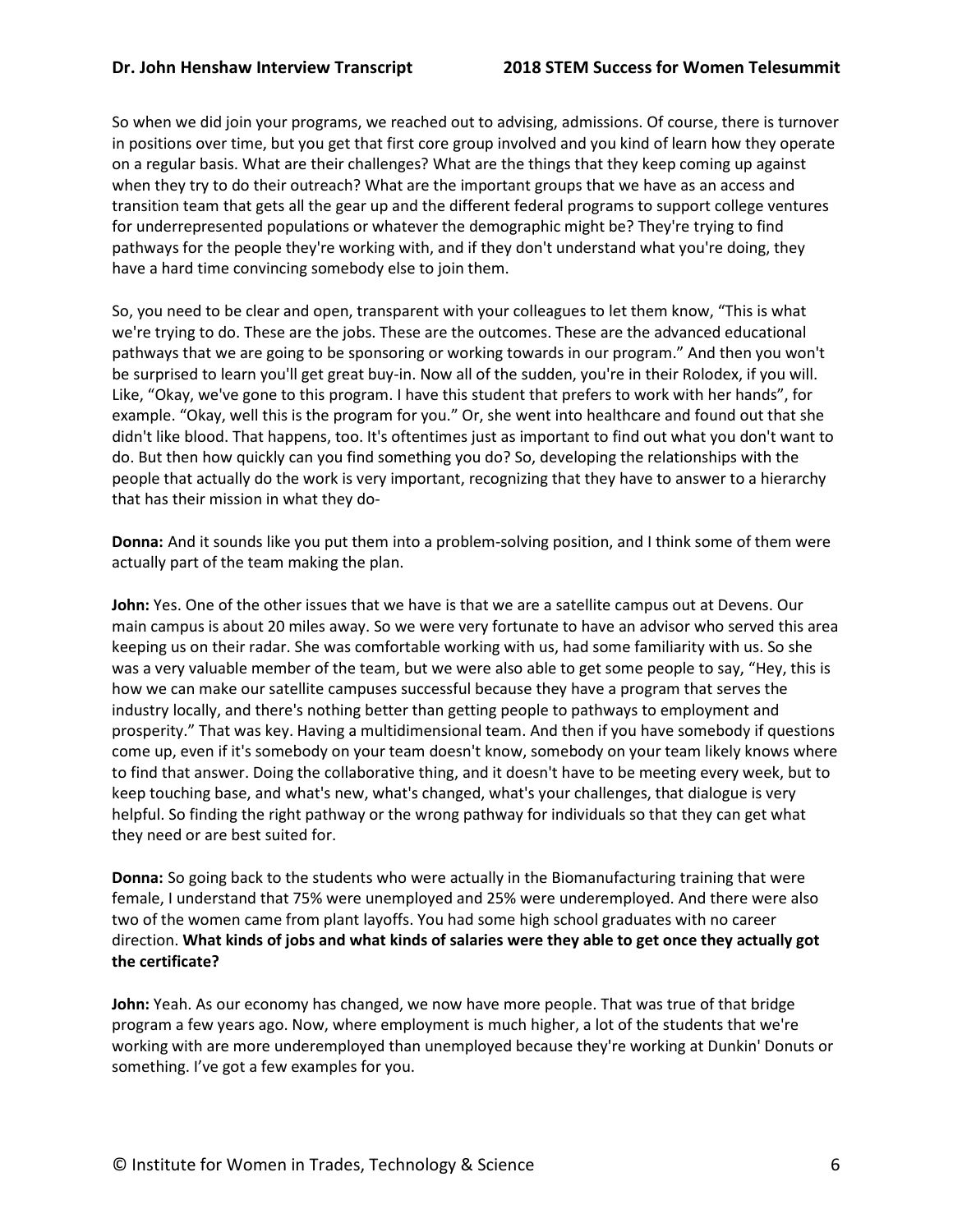One is Marcy. She had a varied background of entry-level employment, wasn't presently working, and she had no college. She took that bridge program with the fundamental basics and the quality training and that helped her get an interview at a local employer. They didn't have a position that was a good fit for her at the time, but they liked her so much because she presented herself well and she's very friendly and outgoing, and she was also bilingual, which is important. They actually created an internship slot for her. She went to work for them as an intern and then they kind of found a place for her. After the three-month internship, she was brought on full-time and she's continued to move up in the company and is now in the quality department.

Another woman who was one of those that you referred to as having been laid-off, Rupal. She worked at Intel. Intel had a big plant over in Hudson that had been around since Digital Equipment Corporation, and they eliminated it because they made small wafers and so. She had a lot of experience there working in the semi-conductor, but the semi-conductor industry in the Northeast is much, much smaller than it was in its heyday as jobs have migrated away. Tina, who also worked with her, she had been separated earlier and she had taken one of our programs and she got Rupal engaged to take it as well.

She jumped right in and went right into the certificate program. Then she finished that one-year certificate and then she got hired by GE Healthcare, first as a temp working in the operations department. Oftentimes in the manufacturing industry, they want people to be in operations so you see how a company works and then migrate into the quality department. So that was how it worked for her because they then hired her full-time in document control, which is a part of quality assurance, and she's now in the quality control department. So she's continued to rise up in the company.

The third example I have is Jodi. She had worked in biopharm over the years but then she stepped away from employment, and came back to us. She was having trouble getting a job but she took our training, and not only the training but the support that we have. We upscaled her and got some more credentialing and then she was able to get a job at Bristol-Myers Squibb. Now she's working as a quality assurance associate.

As far as the wages go, there's certainly been a change of late. When we were in the heart of the recession, many of these entry-level jobs, they would pay 9, 10, 11 dollars an hour. That has certainly gone up from there. Right now, we're seeing entry-level wages creeping up towards 15, 16 dollars an hour in many manufacturing operations. And then we're seeing a three to five dollar increase per hour when they transition into the quality. So, they're getting up towards the 20, 25 even.

We're seeing now a lot of what we're doing is focusing on automation and robotics because we have a huge growth in that need. Now they're hiring people at \$25 an hour. Of course, it varies with experience. Some people have gotten higher wages even if they had higher skills to come in and then get a little training. So there is a trajectory, and that's one thing that is important, to work with the employers because they don't always do a good job of describing the career pathways. They say, "This our job", when it would really be beneficial for them to say, "This is the job where you could come in under this skill set. We will invest in you." Companies really want to invest in their good employees because they bring great value, "And then you do this, and now you're up to here, and this is the commensurate increase in wages that goes with that. And then this could be the supervisory path or maybe you're going to go off and become an engineer, who knows what?"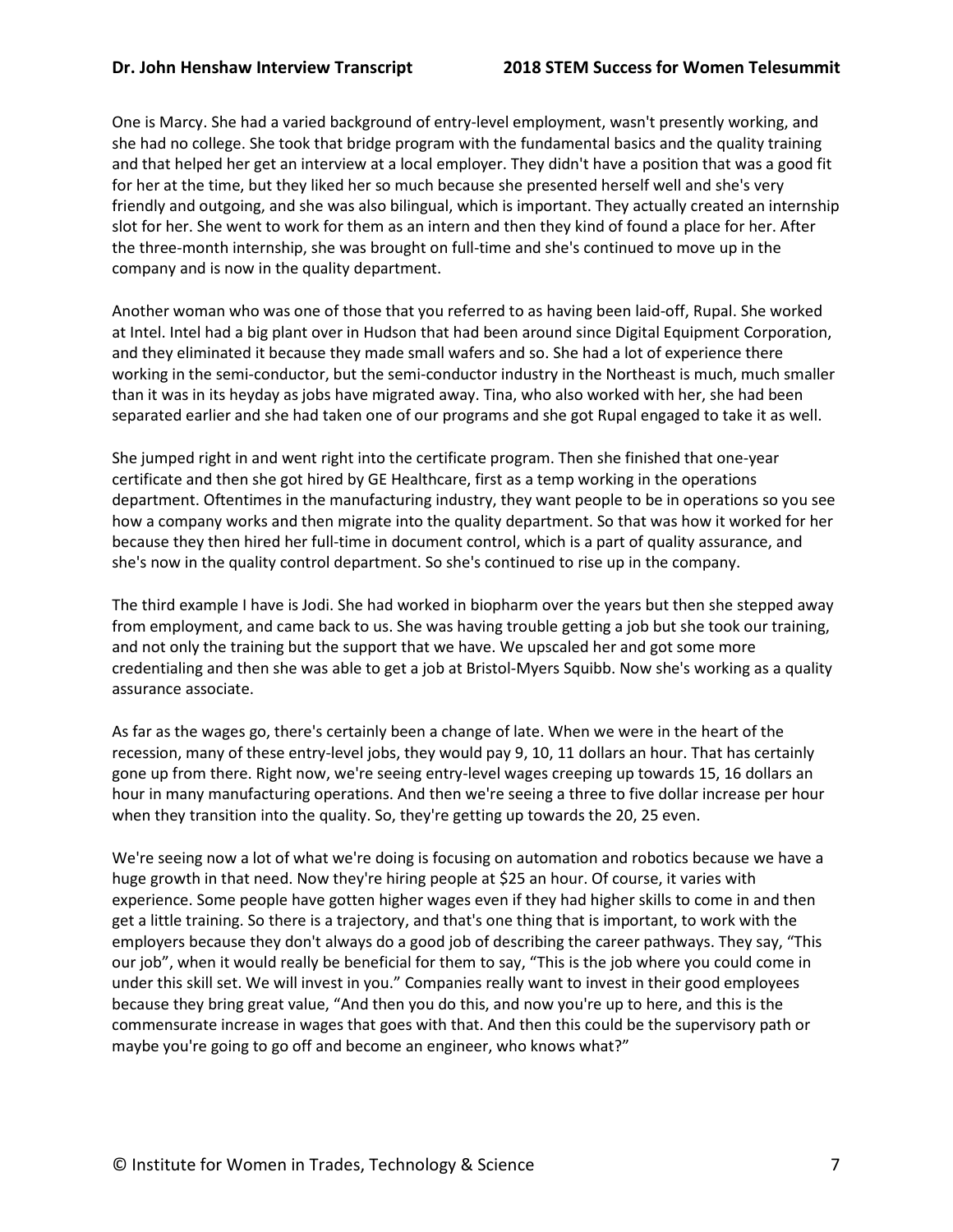In the economy where you have high employment, it's very competitive, so these employers need to bring their A game to let students or participants in training, whatever you want to call our folks, you know, "This is what it's going to be for you", and it's been very positive.

So, wages are looking good and yet they always need more training and more skills. So the next step we're moving towards is trying to define apprenticeship opportunities and things like that where you can really see, "Here's the additional training you'll need and here's how you can get it to keep moving up the ladder", and emphasizing the career pathway nature of the workplace.

**Donna:** So what I'm understanding is that students with a certificate and perhaps no strengths in this area, are maybe starting around 15, but then some students have more specialized skills prior where the certificate can start at 25, and you're looking and seeing robotics at 25. And so, you're helping a number of students that really were having a hard time getting a good job in your community be able to get on a career pathway and a trajectory where they will have a career and be able to stay with a company that will invest in them. Now, I know that your program not only increased female enrollment, you started to talk about this a little bit earlier and I just wanted to come back and revisit this before we close, which is your retention rate really shot up for both female and male students from 50% to 100%. **Can you just talk about some of your top retention strategies for our listeners?**

**John:** Sure. And everybody will know that you can't maintain 100% retention regardless, but that certainly was the case from that semester to the next. As your program builds, there's always going to be some attrition, but we have kept a very high retention rate. One of the outcomes is that people leave before they get their credential because they've got a job opportunity, which does not reflect well on a program's retention yet it achieves the goal of the education. That's something that's a system residual, if you will, but we all have to deal with that. It's first identifying the students that are well-suited to the program, so that kind of up-front, this is what we're doing. This is what you've indicated to us that you have this interest, and you have some experience. You're coming into this with some knowledge that it is of interest to you and that you can succeed in the program. So coming in the door, you're poised to succeed. Now, we have to make sure that we maintain your interest, show you the connection between what we're teaching you, what you are learning on our own externally, to how that relates to the career path you will embark on or continue on for the rest of your life.

Math is a big challenge. Many times, the students that are acing math are not coming here, to be frank. So that is a barrier and it's oftentimes phobia-based as much as people get it into their heads that they can't do it or they don't like to do math. But if you can then find a way to engage them so that they're actually using math, just like balancing their checkbook would be, but also taking a measurement using a tool that gets you a number and then having somebody else use that tool and looking at the difference between two different users of a device, as well as looking at the difference between parts and understanding tolerances and things like that. Engaging in that manner helps. So all of a sudden, average standard deviation, percents, and conversions become a little bit more real, less abstract. So that's been very good on the math side of it.

And then the communications. Asking students to do a little research and to do a little presentation, work in a team, collaborate with others, discuss, do dialogue within a group face-to-face or something like a hybrid class where you have an online component, online communications, and getting people to relate to each other helps them build. The cohort model has been very strong so much that you have this "we're-in-this-together" approach. It's not an "I'm-against-you mentality." It's like, "We're going to get through this together so that we will succeed," because you're not fighting for one job. You're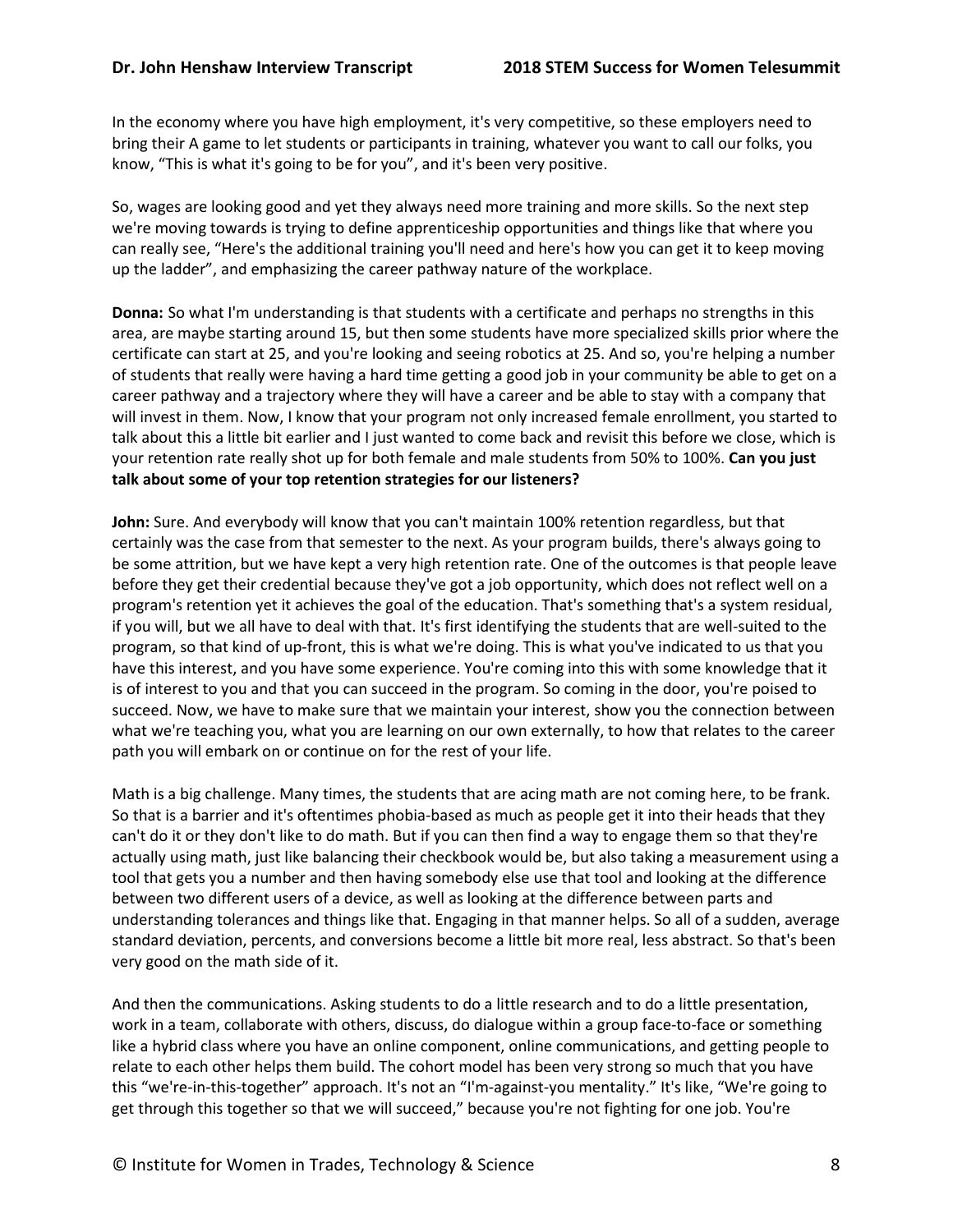fighting for a job for everybody as a result of learning and growing. And you see that with the students. So that's very important in our retention to have them relate to what they're doing, how it's going to relate to their future, how to be successful and to build your confidence in the chosen field.

It's not just going to be this one thing. These are transferable skills. We're teaching you, say, plastics injection molding of biomedical devices, what the employer does, so we have this content that addresses those skills but they're transferable to other operations. The IT component of everything, computers, programming, it's ubiquitous. So, if you're teaching them some use of lateral logic for programmable controllers (PLCs), that may spark an interest in IT cyber security or whatever. Getting people excited about what they're learning and relating to how it's going to improve their life is really important.

**Donna:** You know, I heard several key nuggets that I just want to call out. And the first is that you really focus in the beginning of a course, helping boost the confidence of the students and it's reinforced for them that this is something they can do. We know that confidence is a predictor of success in STEM. So, that's really key right from the start. The other thing that I heard that was really important is that you're showing them how what they're learning relates to what they will need to do on the job, or, in the case of the math, also to their daily lives. And focus as much on their fear around math and overcoming that as the math itself. We just had a speaker on yesterday, Donna O. Johnson Mackey, the inventor of the Guaranteed 4.0 System, who said that actually when there's fear, there's chemicals that are released that are different than the chemicals when you're feeling confident, and it's actually a very important part of brain learning. So, that's something you're doing in that piece.

And then the last piece that I heard was that you really connect the students with each other as a learning community. We know that disproportionately female students really like to learn collaboratively and work in a team. But that also works very well for male students. So you create that community within the classrooms and also help them see the career pathway that will result in them being able to get a job that has really a future for them in your community. So, some really important retention strategies that I just wanted to call out for everybody. Now, last two questions. **Remembering back, what your biggest takeaway from the WomenTech Educators Training?**

**John:** Well, the nice thing about it is it gets you to focus and to think about the things that you need to do to be successful. So it's that framework that's provided. I think in terms of the recruitment strategies, showing somebody in the role that you're projecting the student to be is so critical. And we find that to be true not only for male/female but other ethnicities, other groups, whatever your demographic might be. People will relate to it more if they can learn from somebody that they can see, "Okay, that would be me perhaps after working here for some period of time." Also if we can bring in some younger folks so that younger folks are talking to younger folks. That's a key feature we have seen in this 17 to 29 year old focus demographic. It's so important that if a bunch of old guys like me come in there and tell you all this stuff, you can't keep their attention.

Getting the institutional buy-in is critical. The top-level people need to know what's going on, but it's the people that are actually doing the work, the faculty, if you can get faculty on board. I didn't emphasize that enough. They've got busy schedules but they want to see their students succeed. They are very important to the success as well. Female faculty, obviously, for females is a great correlation. I'm a guy here and I'm doing my best to try to show support, and it makes me think more of nurturing perhaps, or how can I put myself in their shoes. Empathy. That's a key thing.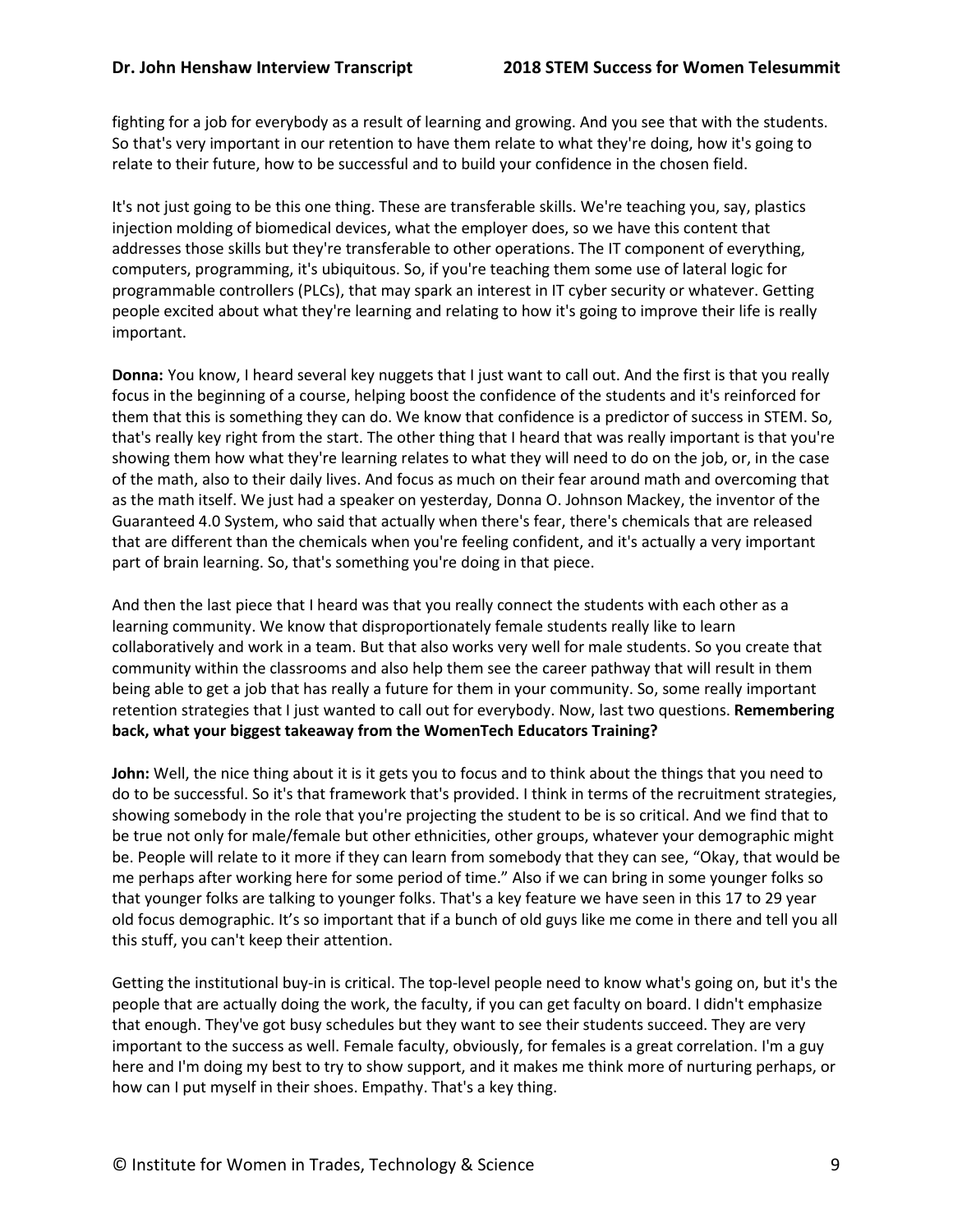So, buy-in and getting the team approach so that you're leveraging everybody in a collaborative environment and you're sharing success and sharing challenges really helps build the college camaraderie just as it does in the classroom with the students.

## **Donna: Great. Now, in closing, what is one piece of advice you would give other educators trying to increase the number of female students in their CTE and STEM courses? And especially those who are in rural communities like yourself.**

**John:** So certainly the rural community is not in isolation, yet it does present a challenge. Students need to understand what there pathway is going to be. And they need a frank discussion because they may not have thought it through. So, it all depends on how far the jobs are, what kind of life they're looking to lead. We are rural but we are not far from more urban areas, so if it was a matter of having to make a choice of leaving an area to be successful or changing your career path to stay local, that's something that we really haven't had to address because you just have to drive a little farther, which is unfortunate but we are seeing jobs closer to home.

Regardless of where your students come from, having that full discussion, and this is something we're doing at the college as well, is the career development piece that needs to happen from day one so that they can see what they're getting into, that they're not just taking college courses because it's the thing you do after high school, but rather it leads to a career. If they can see themselves in that career, if they see what their trajectory is and understand, "Okay, here's your near-term, here's your long-term." It seems as though people aren't always ready to think about that, just the whirlwind of getting through where they were a week ago rather than projecting out to the future. Engaging with the students and demonstrating a role model that fits their projection for themselves in the future is very important.

As far as the rural student goes, I'm from a rural area. I spent years away. I moved across the nation. I came back to the same rural area where I'm from, and I think it's in their best interests to do similar things like that, but you can't always talk them into that. You just have to meet the people where they are and understand everybody has their own perspective. You need to share yours with them. You're not try to preach to them or convert them, if you will, but just open their eyes to what opportunities are out there and then let them get motivated to follow through on it.

## **Donna:** Great. So now, it is time to take your questions, and one of the questions that I see is, *"Are there any connections to local colleges like Worcester Polytechnic Institute (WPI) for continuing education?"*

**John:** Yes. We have a lot of colleges around here, both the state institutions and the private institutions. WPI loves to get transfers in as juniors. They generally are looking for a large cohort. That has to be one example that we worked with where they want a certain number of students. I've been in Workforce Development for a while so this may have changed, but when I was in academics, they wanted five transfers a year, so it is a challenge to go from a community college to a private engineering school. We have a pre-engineering degree, and we've seen some people transfer to engineering programs like WPI, but as far as a formal articulation with them, I don't believe we presently have one. We do have a mass transfer within the Commonwealth, so, like, the University of Massachusetts or Fitchburg State, Worcester State University. That's more formalized, but we have a lot of opportunity.